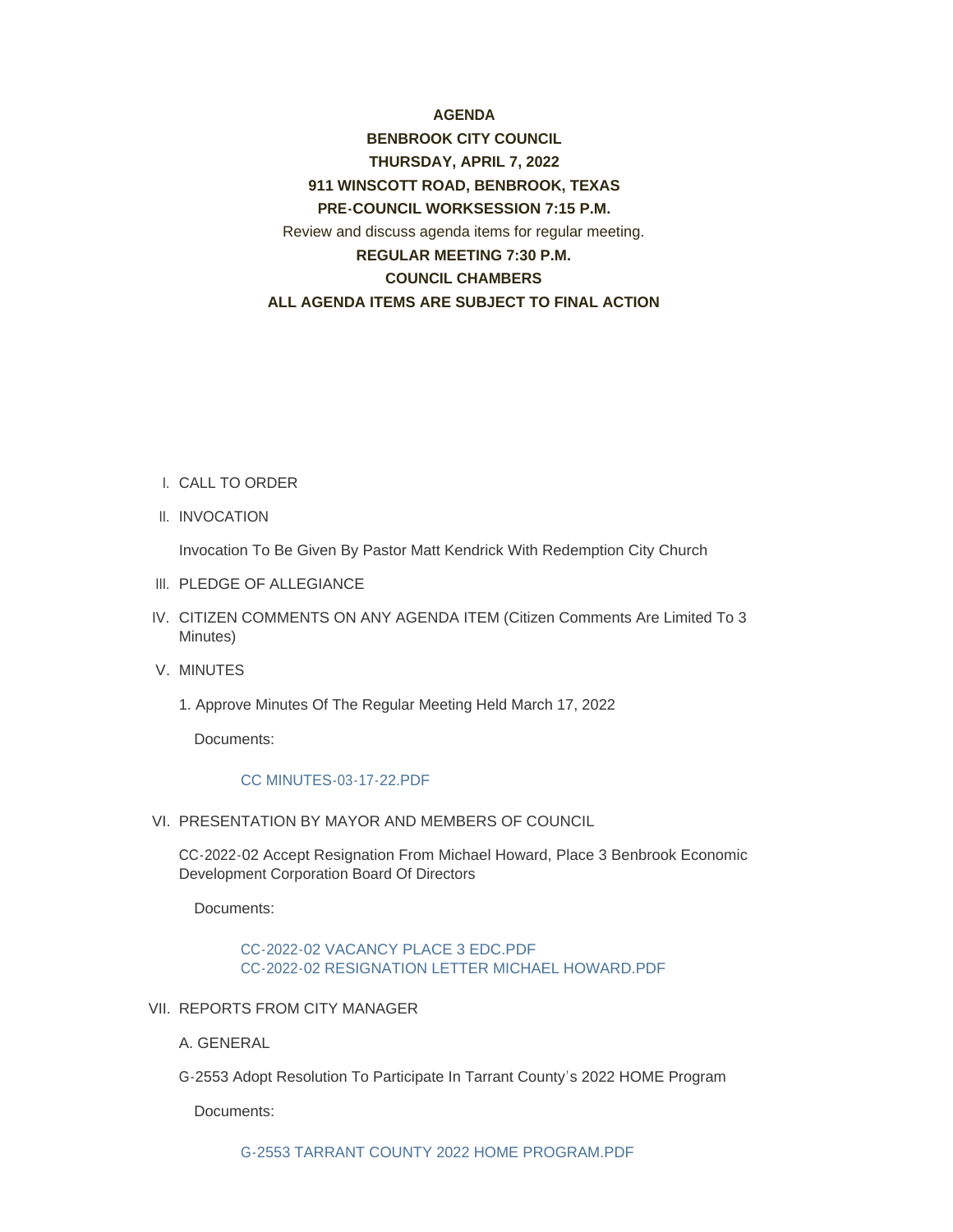#### G-2553 RESOLUTION 2022 HOME.PDF

#### VIII. INFORMAL CITIZEN COMMENTS

State Law prohibits any deliberation of or decisions regarding items presented in informal citizen comments. City Council may only make a statement of specific information given in response to the inquiry; recite an existing policy; or request staff place the item on an agenda for a subsequent meeting. The exception to informal comments is that once an election date has been set by City Council comments relative to elections will not be broadcast on the City's cable channel. However, a copy of the tape containing citizens' comments will be available at city hall for review or purchase by interested citizens. (Citizen comments are limited to 3 minutes)

#### IX. COUNCIL MEMBER AND STAFF COMMENTS

Pursuant to the Texas Government Code, Chapter 551, Open Meetings, Section 551.0415, announcements from City Councilmembers and City Staff are limited to expressions of thanks; congratulations; condolences; recognition of public officials, employees or citizens; information regarding holiday schedules; reminders of community events or announcements involving an imminent threat to the public heath and safety of the municipality that has arisen after the posting of the agenda. No discussion or formal action may be taken on these items at this meeting.

#### X. ADJOURNMENT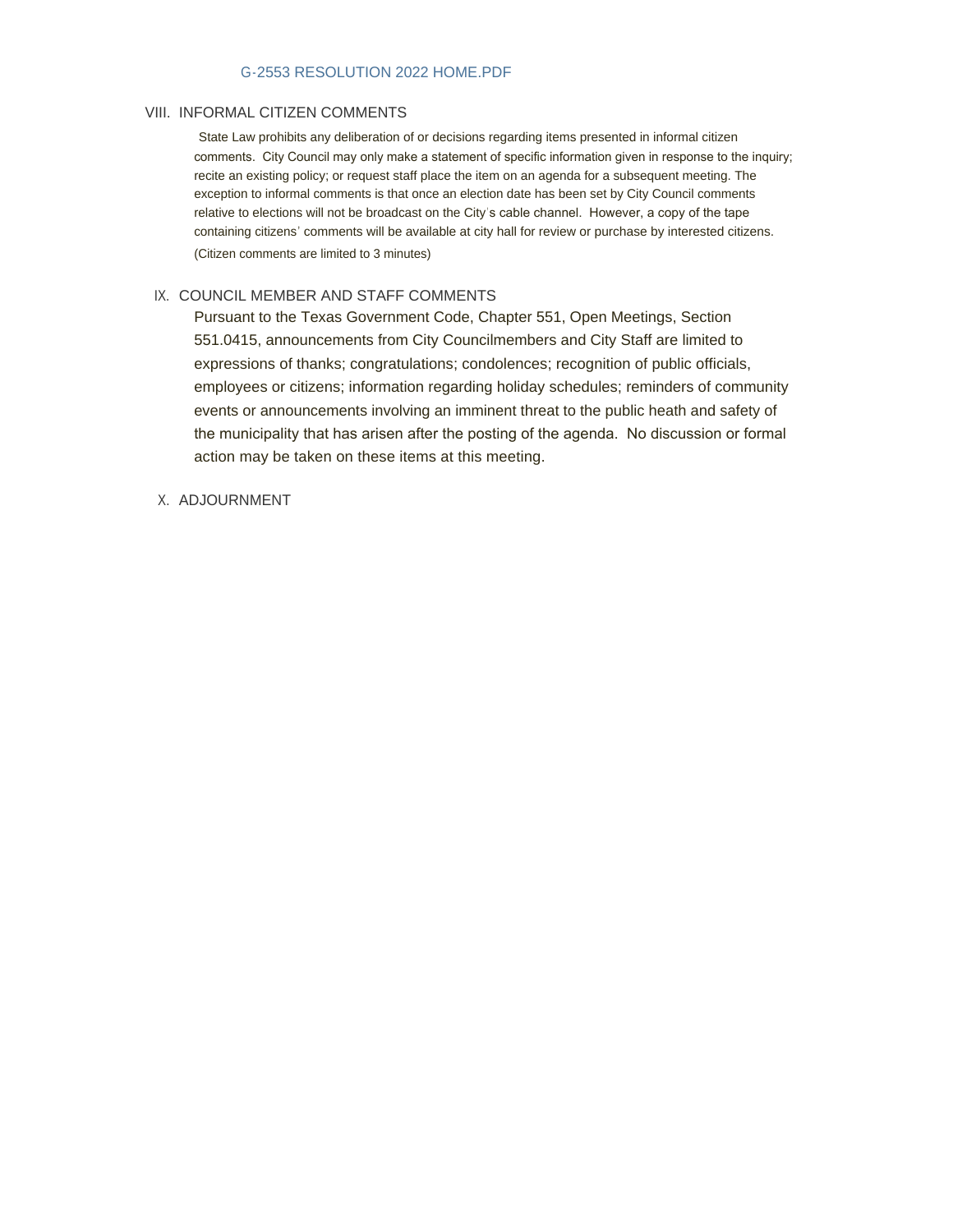

## **MINUTES OF THE MEETING OF THE BENBROOK CITY COUNCIL THURSDAY, MARCH 17, 2022**

The regular meeting of the Benbrook City Council was held on March 17, 2022 at 7:30 p.m. in the Council Chambers with the following Council members present:

|               | Larry Marshall, Mayor Pro-Tem<br><b>Renee Franklin</b><br><b>Gary Addison</b><br>Laura Mackey<br><b>Keith Tiner</b>                              |
|---------------|--------------------------------------------------------------------------------------------------------------------------------------------------|
| Also Present: | Jim Hinderaker, Assistant City Manager<br>Joanna King, City Secretary<br>Beth Fischer, Deputy City Secretary<br>Rick Overgaard, Finance Director |
| Others:       | <b>Cheryl Richardson</b><br><b>Phyllis Harkins</b><br>Janice Howe<br><b>Josh Harville</b><br><b>Michael Barber</b><br>Alejandra Arevalo          |

#### **I. CALL TO ORDER**

Meeting called to order at 7:30 p. m. by Mayor Pro-Tem Marshall.

and two other citizens

## **II. INVOCATION/PLEDGE OF ALEGIANCE**

Invocation was given by Councilmember Renee Franklin. The Pledge of Allegiance was recited.

## **III. CITIZEN COMMENTS ON ANY AGENDA ITEM**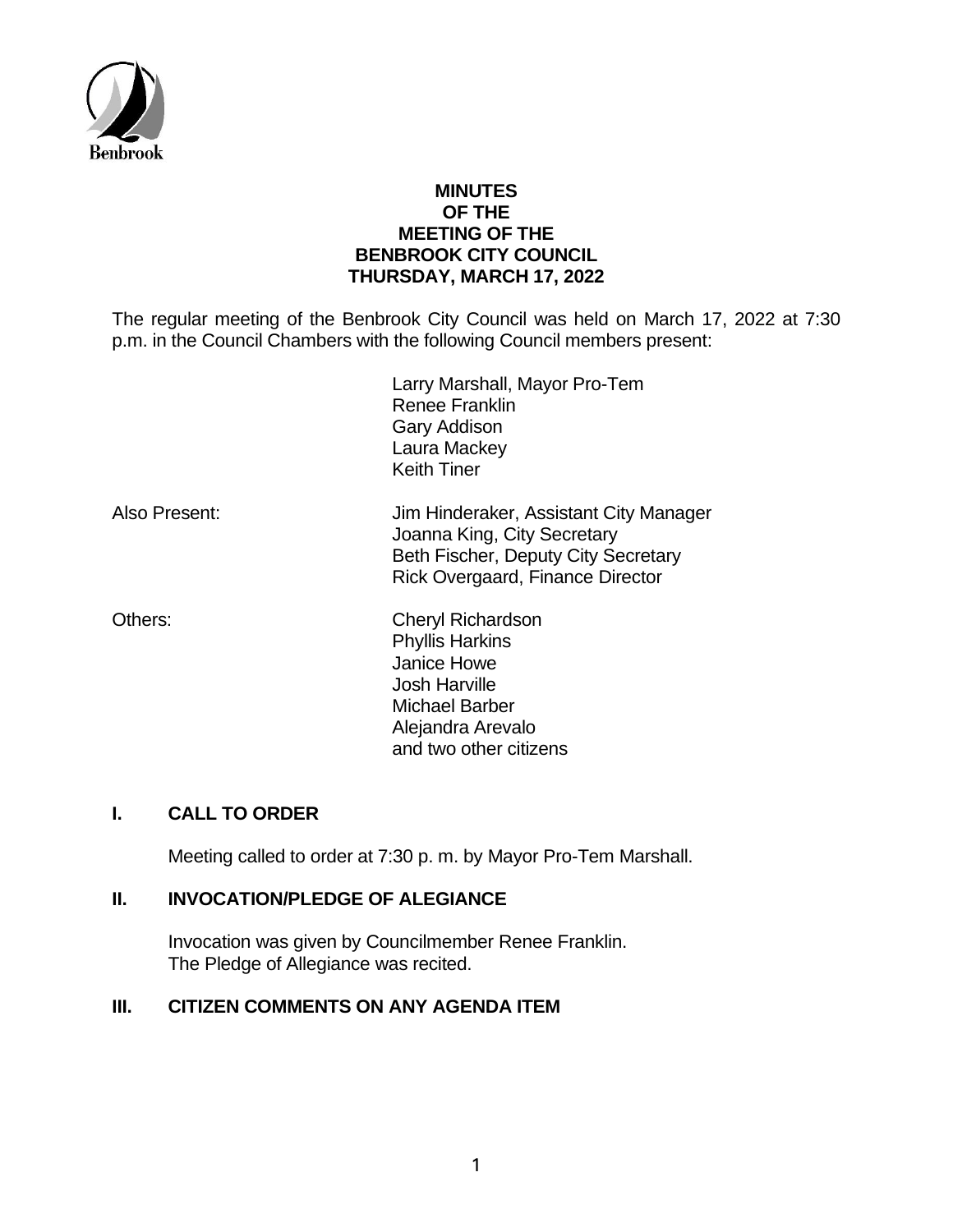## **IV. MINUTES**

## **1. Approve minutes of the regular meeting held March 3, 2022**

Motion by Ms. Franklin, seconded by Ms. Mackey to approve the minutes of the regular meeting held March 3, 2022.

Vote on the Motion

Ayes: Ms. Franklin, Dr. Marshall, Mr. Addison. Ms. Mackey, Mr. Tiner

Noes: None

Motion carried unanimously.

# **V. PROCLAMATION/AWARDS/RECOGNITION**

# **1. Proclamation – Child Abuse Prevention Month (Alliance for Children)**

Mayor Pro-Tem Marshall read a Proclamation designating April as Child Abuse Prevention Month. The proclamation with presented to Cheryl Richardson with Alliance for Children.

# **VI. REPORTS FROM CITY MANAGER**

# **A. GENERAL**

# **G-2552 Accept finance report for period ending February 28, 2022**

Rick Overgaard gave the following report: General Fund revenues for the month of February were \$2,931,524. Major revenues collected for the month include Property taxes of \$2,366,204, Franchise taxes of \$75,138, Permits of \$37,050, Fines and Forfeitures of \$41,472, Charges for Services of \$39,292, and Other Agency of \$83,432. Sales tax collected and recognized as revenue in February was \$275,285. Fiscal year to date sales tax is \$1,562,195, an increase of 11.46% over last year at this time. General Fund revenues collected through the end of February were \$15,961,932 and 74.8% of the budget.

General Fund expenditures for the month of February were \$1,123,334. Fiscal year to date expenditures were \$6,660,314 and 31.2% of the adopted budget.

Total General Fund revenues of \$15,961,932 were more than total General Fund expenditures of \$6,660,314 by \$9,301,618.

Debt Service revenues for the month of February totaled \$148,686 and were all from property tax. There were no expenditures in February. The next debt service payments are due August 1<sup>st</sup>.

EDC revenues through February were \$805,558. EDC expenditures through the end of February were \$183,243. Total revenues exceeded total expenditures by \$622,315.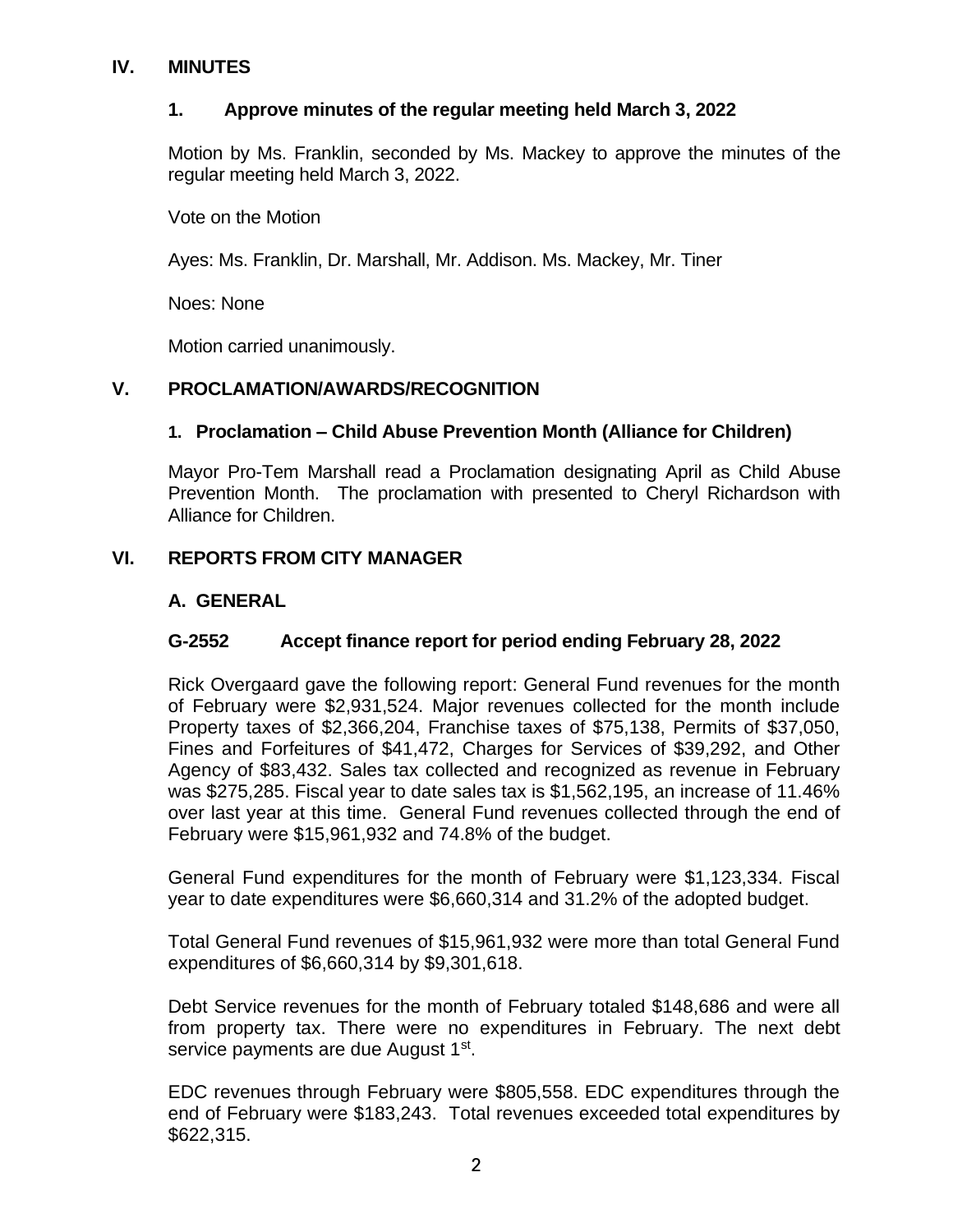Total revenues received through February were \$426,642 from stormwater utility fees, mineral lease revenue, and interest earnings. Total expenditures for the Capital Projects Fund were \$1,028,024 through the end of February. Total expenditures exceeded total revenues by \$601,382. Sufficient funds are available in the current fund balances of the Capital Projects Fund. This fund operates on a project basis rather than a specific fiscal year.

On February 28, 2022, the City had \$52,730,747 invested at varying interest rates; the EDC had \$5,781,926 available.

Motion by Mr. Tiner, seconded by Ms. Franklin to accept the finance report for the period ending February 28, 2022.

Vote on the Motion:

Ayes: Ms. Franklin, Dr. Marshall, Mr. Addison. Ms. Mackey, Mr. Tiner

Noes: None

Motion carries unanimously.

### **VII. INFORMAL CITIZEN COMMENTS**

### **VIII. COUNCIL MEMBER AND STAFF COMMENTS**

Councilmember Franklin expressed appreciation to citizens and businesses for the success of the Benbrook Lions Club annual Chili Supper and Auction.

Ms. Franklin announced that Benbrook Chamber of Commerce and Par 3 will be holding a Clay Shoot event on March 18, 2022 from 8:00 AM to 1:00 PM at Defender Outdoors.

#### **IX. ADJOURNMENT**

Meeting adjourned at 7:45 p.m.

**APPROVED:**

**Jason Ward, Mayor**

**\_\_\_\_\_\_\_\_\_\_\_\_\_\_\_\_\_\_\_\_\_\_\_\_\_\_**

**ATTEST:**

**\_\_\_\_\_\_\_\_\_\_\_\_\_\_\_\_\_\_\_\_\_\_\_\_\_\_ Joanna King, City Secretary**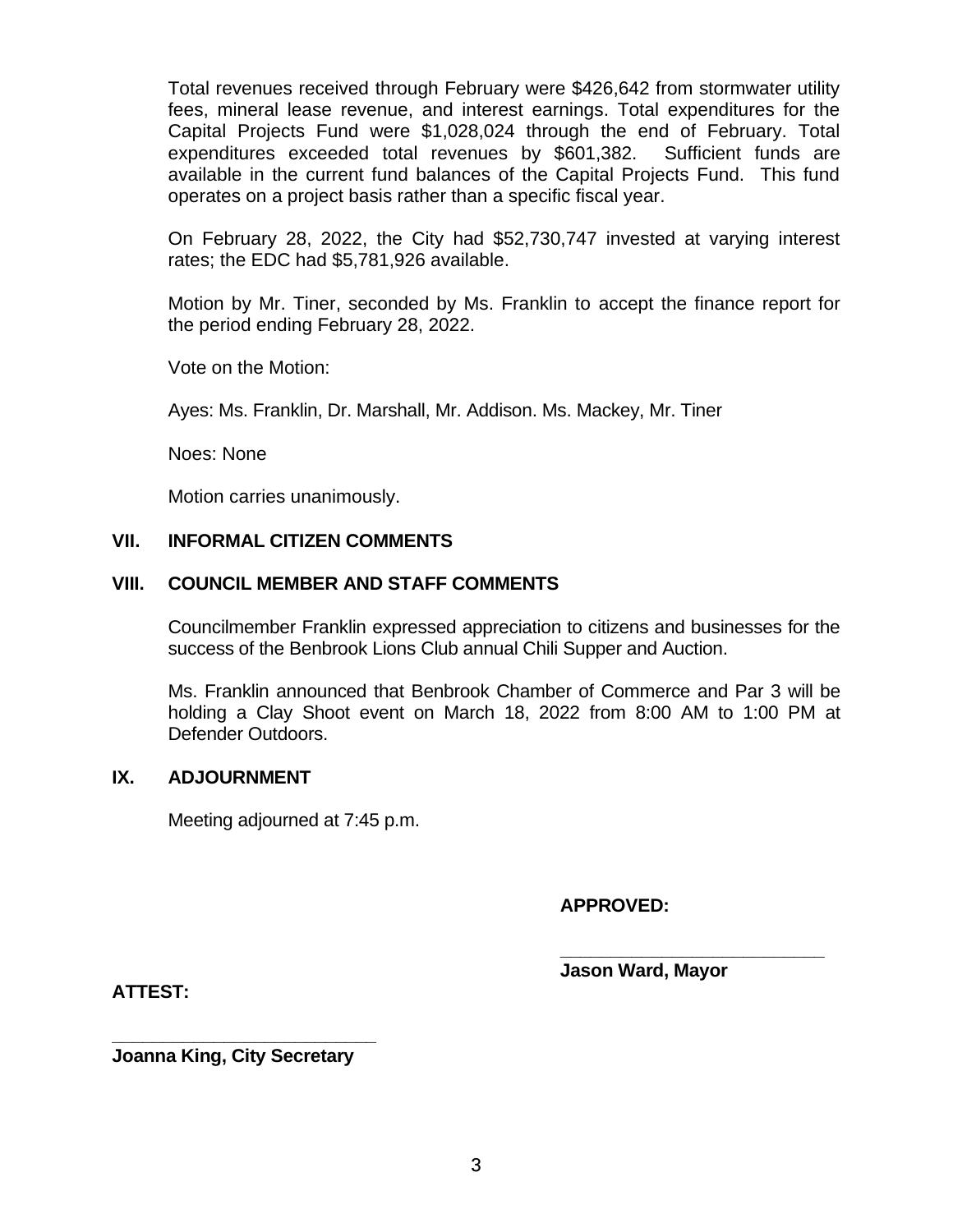

- Memo To: Mayor Ward and Members of City Council
- From: Joanna King, City Secretary
- Subject: Accept resignation to Place 3 on the Benbrook Economic Development Board of Directors and determine method to fill vacancy
- Date: April 7, 2022

On March 17, 2022 the City Secretary received a letter of resignation from Michael Howard, Place 3 on the Benbrook Economic Development Board of Directors.

Mr. Howard was appointed to Place 3 in December 2021 for a term to expire December 30, 2023. The EDC Board consists of seven (7) members.

The normal process for advertising and receiving applications for the various City Boards and Commissions will begin in September 2022. The applications will be presented to City Council at the last meeting in November for review. The appointments will then be made at the last meeting in December 2022.

At this time staff recommends City Council delay the appointment to the unexpired term until either the Board receives another resignation during 2022 or until the normal application process.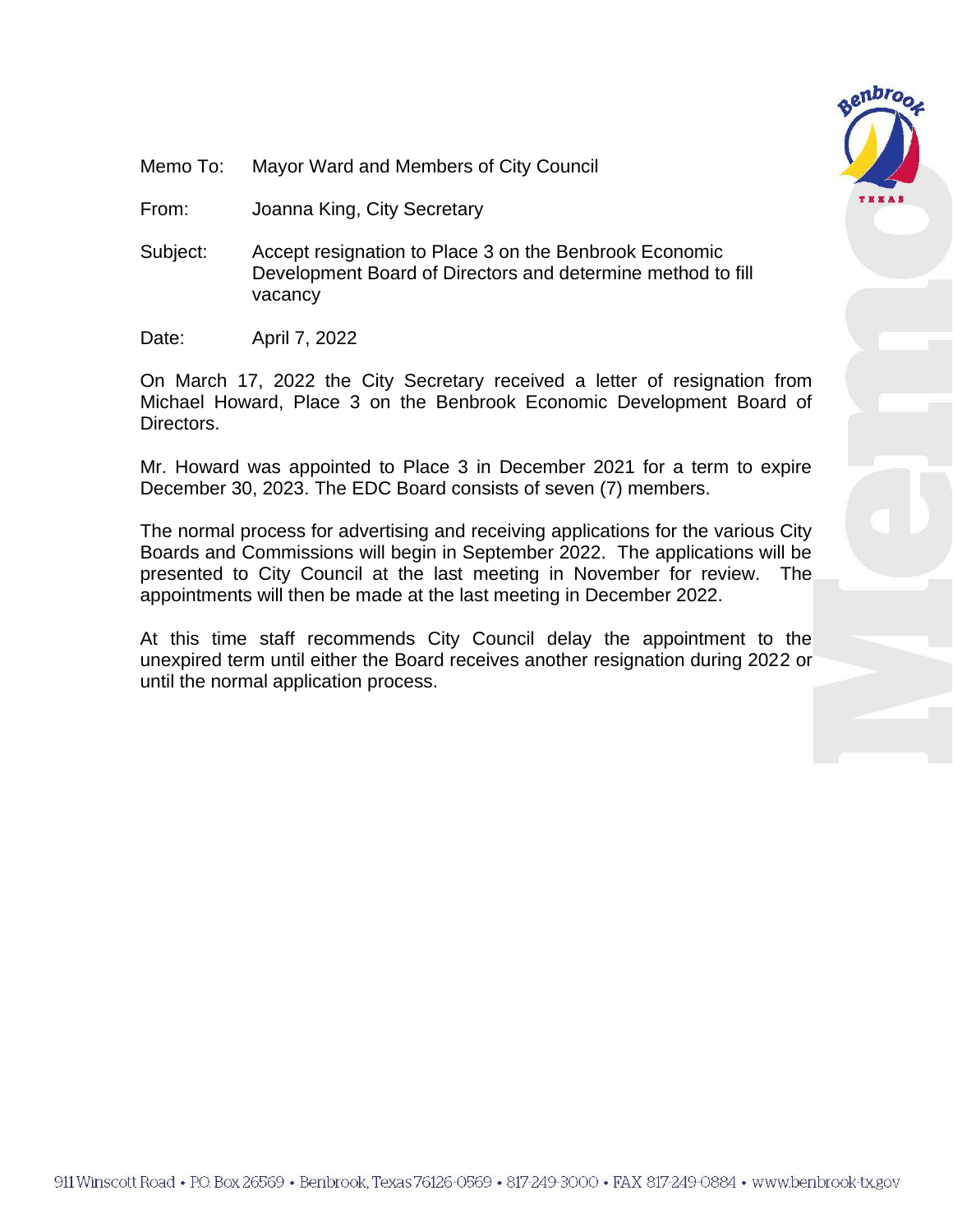## **Joanna King**

From: Sent: To: Subject: Joanna King Thursday, March 17, 2022 5:01 PM Joanna King FW: BEDC Board of Directors

From: Michael Howard <> Sent: Thursday, March 17, 2022 9:58 AM To: Jessica James <jjames@benbrook-tx.gov> **Subject: BEDC Board of Directors** 

Good Morning Jessica,

I wanted to let you know that I will be unable to continue serving as a board member of the BEDC effective immediately.

Please let me know if you would like for me to return the BEDC Board of Directors Guide, name badge etc.

I sincerely do appreciate the opportunity which you & Ken extended to me and wish you well.

Kindest regards,

Michael Howard - Realtor<sup>®</sup> Fathom Realty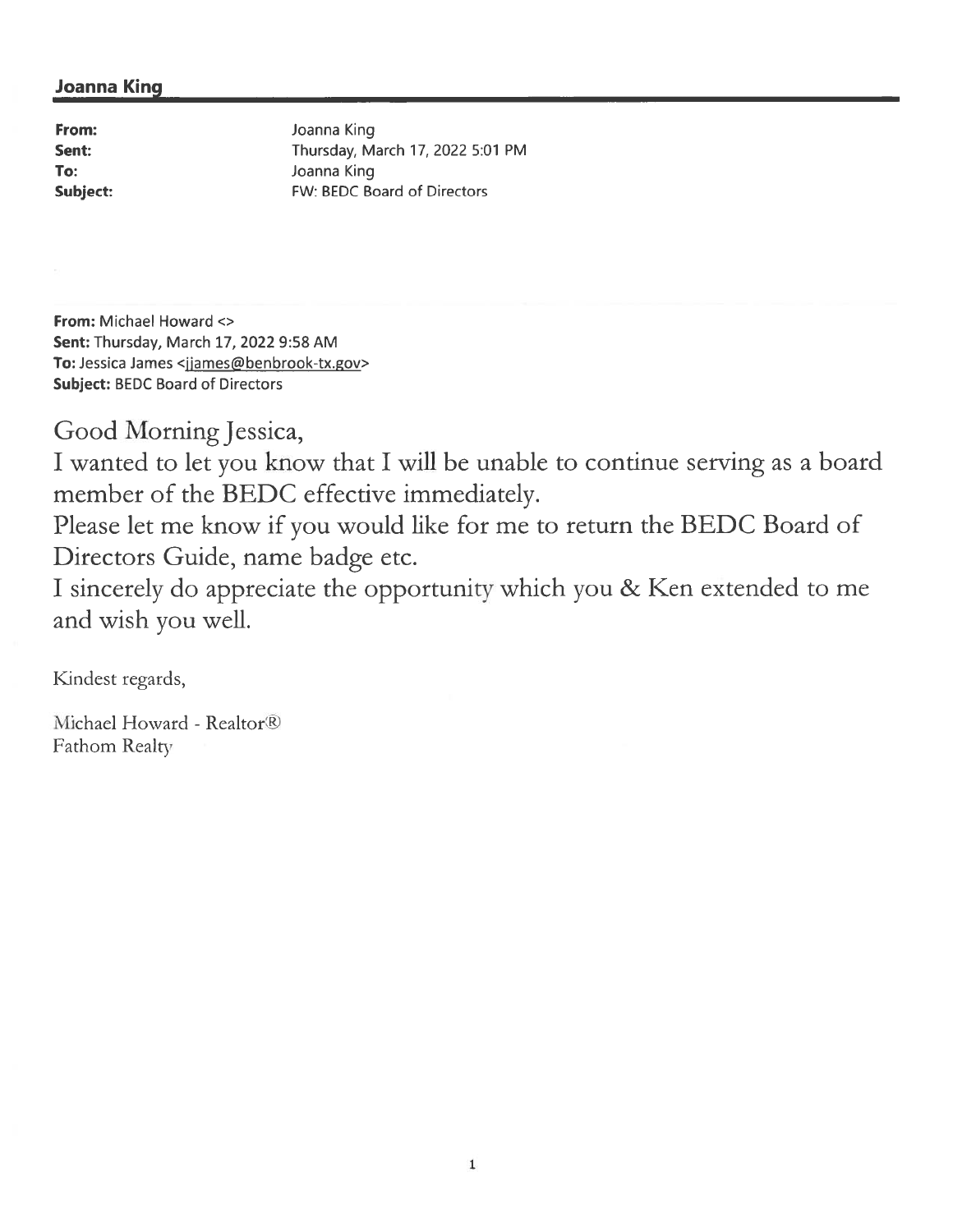

# **City of Benbrook**

# **CITY COUNCIL COMMUNICATION**

| DATE:      | <b>REFERENCE</b>  | SUBJECT:                                                                                  | PAGE:  |
|------------|-------------------|-------------------------------------------------------------------------------------------|--------|
| 04/07/2022 | NUMBER:<br>G-2553 | Adopt Resolution to Participate<br>Tarrant<br><sub>In</sub><br>County's 2022 HOME Program |        |
|            |                   |                                                                                           | 1 of 1 |

 $#$ 

The Department of Housing and Urban Development (HUD) appropriates funds to entitlement communities through the HOME Investment Partnership Block Grant (HOME) program. Tarrant County receives and administers the HOME funds on behalf of participating cities. The funds are targeted to benefit low-to-moderate income persons by providing rehabilitation for homeowner occupied, single-family dwellings. The rehabilitation program is managed by the Tarrant County Community Development (TCCD) office and individual residents work directly with TCCD.

HUD requires communities to provide a 30% match for all HOME expenditures. Benbrook is required to submit a letter and City Council resolution affirming the match as part of the application. The maximum amount that can be spent on one house is \$24,000 and Benbrook's match is \$7,200 per home.

Over the last four years, the City has spent the following funds on the HOME program:

- 2018 \$3,827.81
- 2019 \$8,363.18
- 2020 \$0 application withdrawn
- 2021 \$1,776.75

# **FINANCING**

Benbrook is requesting HOME funding of \$50,000 with a City match of \$15,000. The City match was approved in the FY 2021/22 budget.

# **RECOMMENDATION**

Staff recommends the City Council adopt the resolution to participate in Tarrant County's 2022 HOME program.

 $#$ 

| SUBMITTED BY: | DISPOSITION BY COUNCIL:<br>$\Box$ APPROVED $\Box$ OTHER (DESCRIBE) | <b>PROCESSED BY:</b> |
|---------------|--------------------------------------------------------------------|----------------------|
|               |                                                                    | CITY SECRETARY       |
|               |                                                                    | DATE:                |
| CITY MANAGER  |                                                                    |                      |
|               |                                                                    |                      |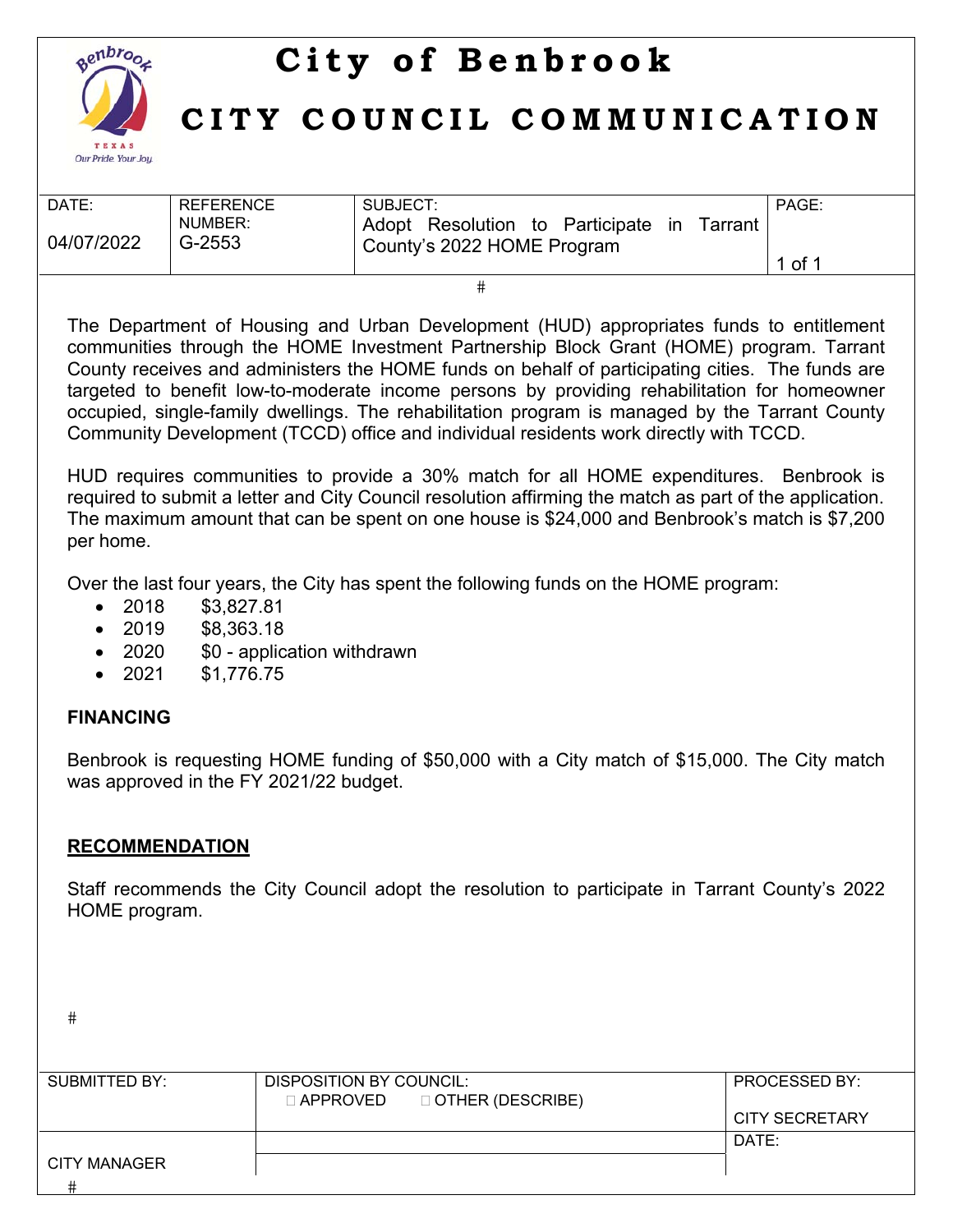#### **RESOLUTION NO. 2022-01**

**A RESOLUTION AUTHORIZING PARTICIPATION IN TARRANT COUNTY'S HOME INVESTMENT PARTNERSHIPS PROGRAM; AND AGREEING TO MEET ALL MATCH CONTRIBUTION REQUIREMENTS FOR THE EXPENDITURES UNDER THE TARRANT COUNTY HOME INVESTMENT PARTNERSHIPS PROGRAM FOR PROGRAM YEAR 2022.** 

- **WHEREAS**, the HOME Program was created by the National Affordable Housing Act of 1990 (NAHA) and is intended to provide decent affordable housing to lowerincome households; expand the capacity of nonprofit housing providers; strengthen the ability of state and local government to provide housing, and; leverage private-sector participation; and
- **WHEREAS**, Tarrant County is a Participating Jurisdiction under the HOME Investment Partnerships Program in accordance with § 92.105; and
- **WHEREAS,** the City of Benbrook is a member of the Tarrant County Urban County Community Development/HOME Consortium and is eligible to participate in the HOME program; and
- **WHEREAS,** the City of Benbrook has requested \$50,000 in HOME funding to be expended on HOME eligible activities within the City's jurisdiction and has agreed to provide a 30% matching contribution for all HOME funds expended within the City of Benbrook, in accordance with §92.218; §92.219; and §92.220.

#### **NOW, THEREFORE, BE IT RESOLVED THAT WE, THE CITY COUNCIL OF THE CITY OF BENBROOK, TEXAS**:

I.

 That the City is authorized to participate in Tarrant County's Home Investment Partnerships Program to assist low-income families make improvements to their homes.

II.

 The City agrees to commit \$15,000 in matching contribution to affordable housing for all activities undertaken in our city through the HOME program.